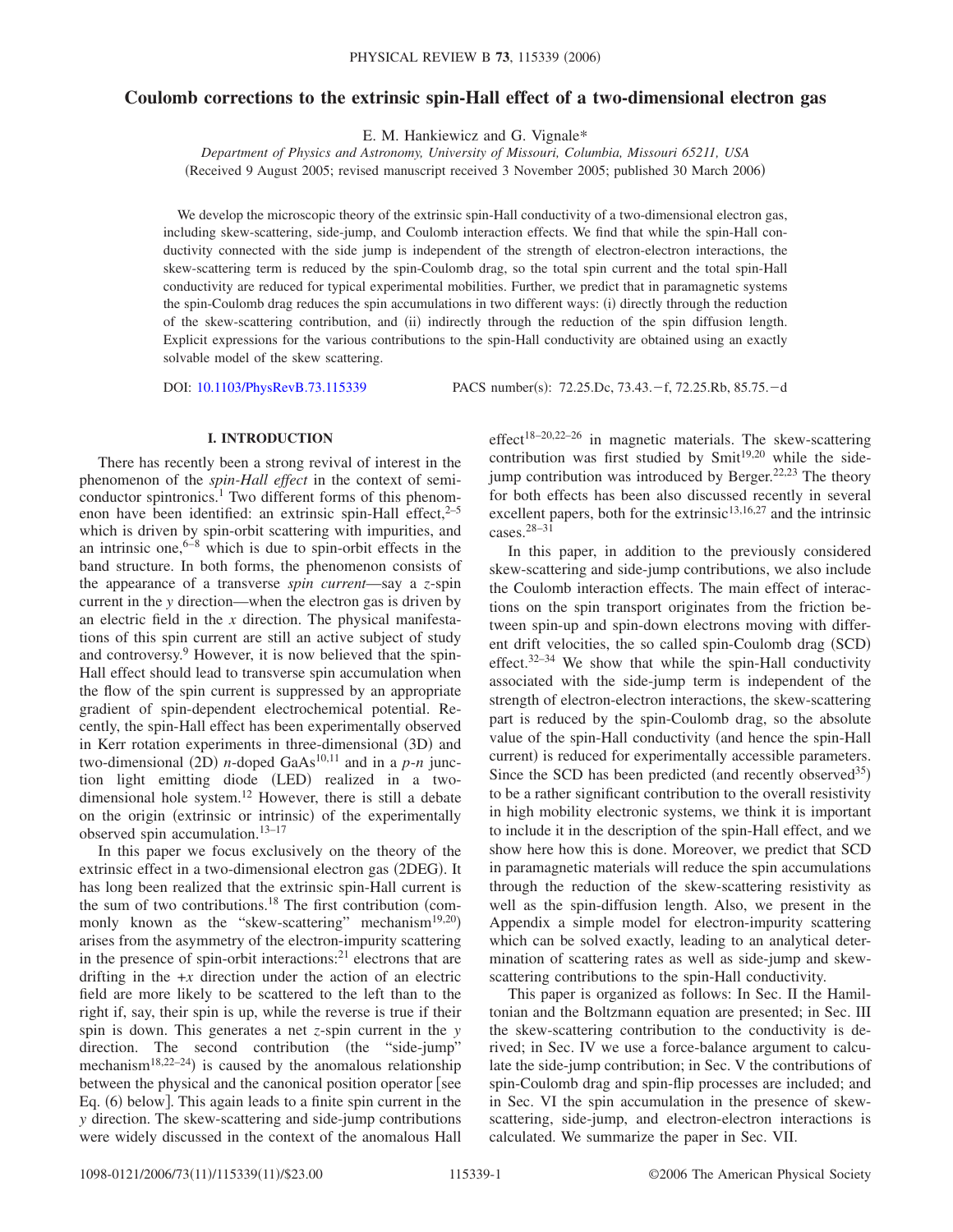## **II. HAMILTONIAN AND BOLTZMANN EQUATION**

We consider a strictly two-dimensional electron gas (2DEG) that lies in the  $x$ –*y* plane. The Hamiltonian is

$$
H = H_0 + H_{so} + H_c + H_E, \tag{1}
$$

where

$$
H_0 = \sum_i \left[ \frac{p_i^2}{2m} + V_{ei}(\vec{r}_i) \right]
$$
 (2)

is the noninteracting Hamiltonian (*m* being the effective mass of the conduction band), including the electric potential  $V_{ei}(\vec{r})$  generated by randomly distributed impurities,

$$
H_c = \frac{1}{2} \sum_{i \neq j} \frac{e^2}{\epsilon_b |\vec{r}_i - \vec{r}_j|},
$$
 (3)

is the electron-electron interaction (screened by the background dielectric constant  $\epsilon_b$ ),

$$
H_{so} = \alpha \sum_{i} \{ \vec{p}_i \times [\vec{\nabla}_i V_{ei}(\vec{r}_i) + \vec{\nabla}_i V_{ee}^i] \} \cdot \vec{\sigma}_i
$$
 (4)

is the spin-orbit interaction (SOI) induced by the electric potential of the impurities,  $V_{ei}(\vec{r}_i)$ , and of the other electrons  $\vec{V}_{ee}^i = \sum_{j \neq i} \frac{e^2}{\epsilon_b |\vec{r}_i - \vec{r}_j|}$ , and finally

$$
H_E = \sum_i \{e\vec{E} \cdot \vec{r}_i + e\alpha(\vec{p}_i \times \vec{E}) \cdot \vec{\sigma}_i\}
$$
 (5)

→

is the interaction with the external electric field *E* .

The various spin-orbit terms appearing in the Hamiltonian can all be shown to arise from a single basic fact, namely, the change in form of the physical position operator under a transformation that eliminates the coupling between the conduction band in which the electrons of interest reside, and the spin-orbit-split valence band. If we denote by  $\vec{r}_i$  the canonical position operator of the *i*th electron, then the physical position operator is given by

$$
\vec{r}_{phys,i} = \vec{r}_i - \alpha(\vec{p}_i \times \vec{\sigma}_i),\tag{6}
$$

and correspondingly the velocity operator is

$$
\vec{v}_i = -\frac{i}{\hbar} [\vec{r}_{phys}, \hat{H}] = \frac{\vec{p}_i}{m} + 2\alpha [\vec{\nabla}_i V_{ei}(\vec{r}_i) + \vec{\nabla}_i V_{ee}^i + e\vec{E}] \times \vec{\sigma}_i.
$$
\n(7)

The spin-orbit "coupling constant"  $\alpha$  takes into account the effective SOI induced by the valence bands (heavy holes, light holes, and split-off band) on conduction electrons in the framework of the eight-band Kane model. Within this model one finds $36$ 

$$
\alpha = \frac{\hbar P^2}{3m_e^2} \left[ \frac{1}{E_g^2} - \frac{1}{(E_g + \Delta_{SO})^2} \right],
$$

where  $E_g$  is the gap energy between conduction and heavy/ light holes bands,  $\Delta_{SO}$  is the splitting energy between heavy/ light holes and split-off bands, *P* is the matrix element of the momentum operator between the conduction and the valence-band edges, and  $m_e$  is the bare electron mass. Using

values of the parameters appropriate for the 2DEG in  $Al_{0.1}Ga_{0.9}As$  (Ref. <sup>11</sup>) with a band mass  $m = 0.074m_e$  we find  $\alpha \hbar = 4.4 \text{ Å}^2$ . In this paper we treat the spin-orbit interaction to the first order in  $\alpha$ , which is justified by the smallness of the parameter  $\alpha \hbar / a_B^2$ , where  $a_B \approx 100 \text{ Å}$  is the effective Bohr radius.

Notice that the canonical positions  $\vec{r}_i$  and the canonical momenta  $\vec{p}_i$  of the particles are vectors in the *x*-*y* plane, and so is the  $\vec{\nabla}$  operator. Therefore  $\vec{p} \times [\vec{\nabla}_i V_{ei}(\vec{r}_i) + \vec{\nabla}_i V_{ee}^i]$  is a vector in the *z* direction, and the spin-orbit interaction conserves the *z* component of the spin of each electron. This nice feature of our strictly 2D model allows a particularly simple analysis of the spin-Hall effect without sacrificing any essential features of the spin-orbit interaction. Processes that flip the *z* component of the spin will be considered separately (see Sec. V).

We begin to exploit the conservation of  $\sigma_z$  by defining the quasiclassical one-particle distribution function  $f_{\sigma}(\vec{r}, \vec{k}, t)$ , i.e., the probability of finding an electron with *z* component of the spin  $S_z = (\hbar/2)\sigma$ , with  $\sigma = \pm 1$ , at position  $\vec{r}$  with momentum  $\vec{p} = \hbar \vec{k}$  at the time *t*. In this paper we focus on spatially homogeneous steady-state situations, in which  $f_{\sigma}$  does not depend on  $\vec{r}$  and  $t$  (for a discussion of nonhomogeneous spin accumulation effects, see Sec. VI). We write

$$
f_{\sigma}(\vec{r}, \vec{k}, t) = f_{0\sigma}(\epsilon_k) + f_{1\sigma}(\vec{k}), \qquad (8)
$$

where  $f_{0\sigma}(\epsilon_k)$  is the equilibrium distribution function—a function of the free particle energy  $\epsilon_k = (\hbar^2 k^2)/2m$ —and  $f_{1\sigma}(\vec{k})$  is a small deviation from equilibrium induced by the application of steady electric fields  $\vec{E}_{\sigma}$  ( $\sigma = \pm 1$ ) which couple independently to each of the two spin components. Then to first order in  $\vec{E}_{\sigma}$  the Boltzmann equation takes the form

$$
-e\vec{E}_{\sigma}\cdot\frac{\hbar\vec{k}}{m}f'_{0\sigma}(\epsilon_{k})=\dot{f}_{1\sigma}(\vec{k})_{c},
$$
\n(9)

where  $f_{1\sigma}(\vec{k})_c$  is the first order in  $\vec{E}_{\sigma}$  part of the collisional time derivative  $\dot{f}_\sigma(\vec{k})_c$  due to different scattering processes such as electron-impurity scattering, electron-electron scattering, and spin-flip scattering. As usual,  $\dot{f}_{\sigma}(\vec{k})_c$  is written as the difference of an in-scattering term and an out-scattering term. For example, in the case of spin-conserving electronimpurity scattering, one has

$$
\dot{f}_{\sigma}(\vec{k})_{c,imp} = -\sum_{\vec{k}'} \left[ W_{\vec{k}\vec{k}'} \sigma f_{\sigma}(\vec{k}) - W_{\vec{k}'} \tilde{k} \sigma f_{\sigma}(\vec{k}') \right] \delta(\tilde{\epsilon}_{k\sigma} - \tilde{\epsilon}_{k'\sigma}),
$$
\n(10)

where  $W_{\vec{k}}\vec{k'}_{\sigma}$  is the scattering rate for a spin- $\sigma$  electron to go from  $\vec{k}$  to  $\vec{k'}$ , and  $\tilde{\epsilon}_{k\sigma}$  is the particle energy, including the additional spin-orbit interaction due to the electric field  $\vec{E}_{\sigma}$ .

The last point is absolutely vital for a correct accounting of the "side-jump" contribution. We must use

$$
\tilde{\epsilon}_{k\sigma} = \epsilon_k + 2e\alpha\hbar\sigma(\vec{E}_{\sigma} \times \hat{z}) \cdot \vec{k},
$$
\n(11)

where the second term on the right-hand side differs by a factor of 2 from what one would surmise from the intuitive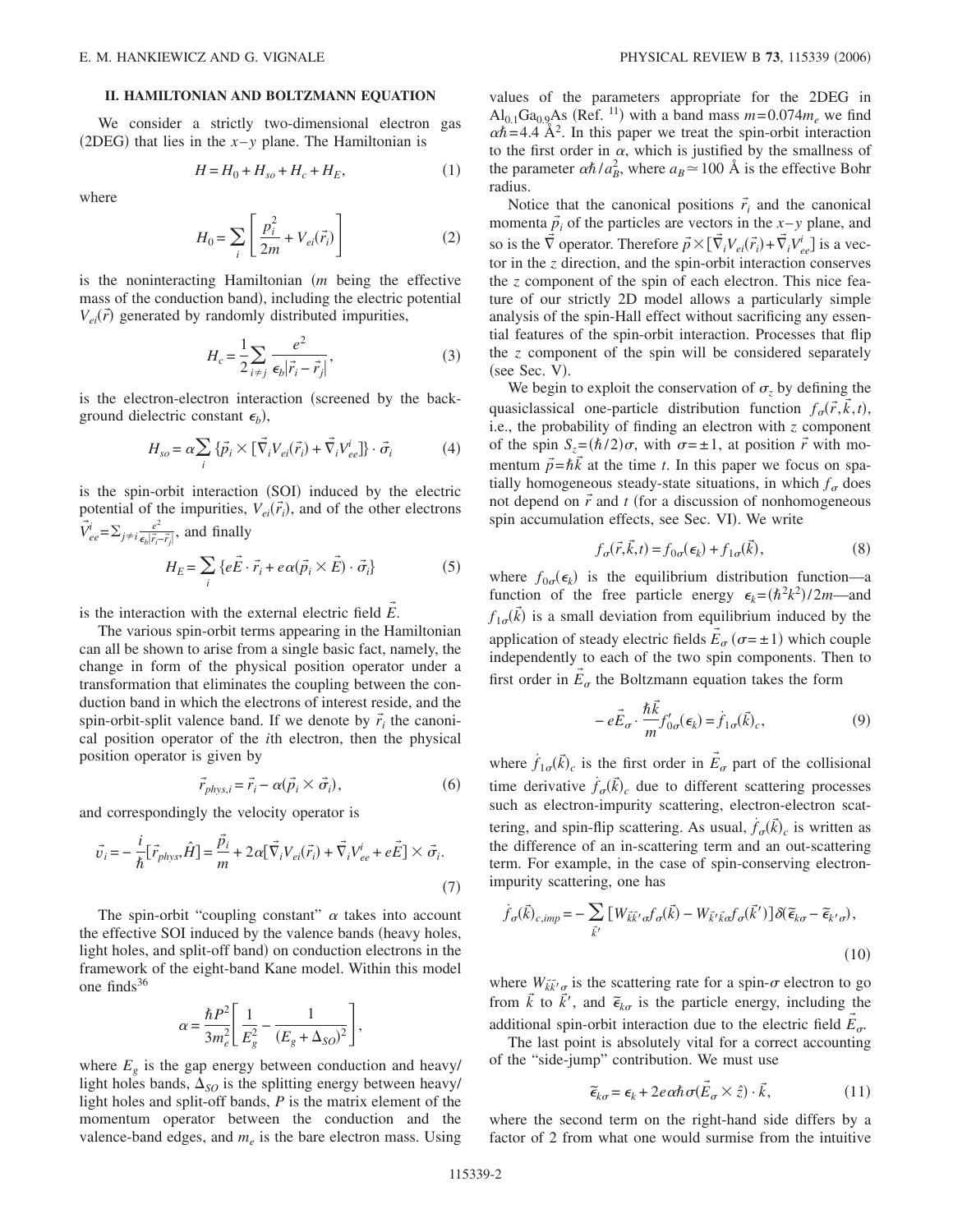expression  $\epsilon_p + e\mathbf{E} \cdot \mathbf{r}_{phys}$ . Why? The reason is that the  $\delta$  function in Eq. (10) expresses the conservation of energy in a scattering process. This is a time-dependent process; therefore, the correct expression for the change in position of the electron  $\Delta r_{phys}$  must be calculated as the integral of the *velocity* over time. From the commutator of the physical position operator with the Hamiltonian we easily find

$$
\vec{v}_{i\sigma} = \frac{\vec{p}_i}{m} + 2\alpha\sigma[\vec{\nabla}_i V_{ei}(\vec{r}_i) + \vec{\nabla}_i V_{ee}^i + e\vec{E}] \times \hat{z},\qquad(12)
$$

where the term in the square brackets is (minus) the total force acting on the *i*th electron. The time integral of this term over the duration of the collision (be it an electron-impurity or an electron-electron collision) gives the change in momentum  $\Delta \vec{p}$  during the collision. Thus we see that the change in position is  $\Delta \vec{r}_{phys}$ =−2 $\alpha \sigma \Delta \vec{p} \times \hat{z}$  (this is the so-called side jump) hence, the change in energy is correctly given by Eq.  $(11).$ 

Kohn and Luttinger $37$  have shown that the above form of the collision integral is correct up to third order in the strength of the electron-impurity approximation; this is one order higher than the Born approximation and should therefore be sufficient to capture the skewdness of the scattering probability, which arises from terms beyond the Born approximation. Notice that the collision integral does not contain the tempting but ultimately incorrect "Pauli-blocking" factors  $1 - f_{\sigma}(\vec{k}')$ .

Similarly, the electron-electron contribution to the collisional derivative has the form $34$ 

$$
\dot{f}_{\sigma}(\vec{k})_{c,e-e} \simeq -\sum_{\vec{k}'\vec{p}\vec{p}'} W_{C}(\vec{k}\sigma,\vec{p}-\sigma;\vec{k}'\sigma,\vec{p}'-\sigma)\{f_{\sigma}(\vec{k})f_{-\sigma}(\vec{p})\}\n\times [1 - f_{\sigma}(\vec{k}')][1 - f_{-\sigma}(\vec{p}')] - f_{\sigma}(\vec{k}')f_{-\sigma}(\vec{p}')\n\times [1 - f_{\sigma}(\vec{k})][1 - f_{-\sigma}(\vec{p})]\}\delta_{\vec{k}+\vec{p},\vec{k}'+\vec{p}'}\n\times \delta(\tilde{\epsilon}_{k\sigma} + \tilde{\epsilon}_{p-\sigma} - \tilde{\epsilon}_{k'\sigma} - \tilde{\epsilon}_{p'-\sigma}),
$$
\n(13)

where  $W_C(\vec{k}\sigma, \vec{p}-\sigma; \vec{k}'\sigma, \vec{p}'-\sigma)$  is the electron-electron scattering rate from  $\vec{k}\sigma$ ,  $\vec{p}$  −  $\sigma$  to  $\vec{k}'\sigma$ ,  $\vec{p}'$  −  $\sigma$ , and the Pauli factors  $f_{\sigma}(\vec{k})$ ,  $1 - f_{\sigma}(\vec{k}')$  etc. ensure that the initial states are occupied and the final states are empty as required by Pauli's exclusion principle. Notice that, for our purposes, only collisions between electrons of opposite spins are relevant, since collision between same-spin electrons conserve the total momentum of each spin component. Accordingly, only the former have been retained in Eq. (13).

## **III. SKEW SCATTERING**

Let us, at first, neglect the electron-electron interaction. From the general theory developed, for instance, in Ref. 38, one can easily deduce that the scattering amplitude from one impurity in two dimensions has the form

$$
f_{\vec{k}\vec{k}',\sigma} = A_{\vec{k}\vec{k}'} + \sigma B_{\vec{k}\vec{k}'} (\hat{k} \times \hat{k}')_z,\tag{14}
$$

where  $A_{\vec{k}\vec{k'}}$  and  $B_{\vec{k}\vec{k'}}$  are complex scattering amplitudes, and  $\hat{k}$ and  $\hat{k}'$  are the unit vectors in the directions of  $\vec{k}$  and  $\vec{k}'$  respectively. The second term on the right-hand side of Eq. (14) is due to the spin-orbit interaction. Squaring the scattering amplitude and multiplying by the number  $N_i$  of independent scattering centers we arrive at the following expression for the scattering rate from  $\vec{k}$  to  $\vec{k}'$ :

$$
W_{\vec{k}\vec{k}',\sigma} = \left[W_{\vec{k}\vec{k}'}^{s} + \sigma W_{\vec{k}\vec{k}'}^{a} (\hat{k} \times \hat{k}')_{z}\right] \delta(\epsilon_{k} - \epsilon_{k'}),\qquad(15)
$$

where

$$
W_{\vec{k}\vec{k'}}^s = N_i \left[ |A_{\vec{k}\vec{k'}}|^2 + |B_{\vec{k}\vec{k'}}|^2 \right],\tag{16}
$$

and

$$
W_{\vec{k}\vec{k'}}^a = 2N_i Re[A_{\vec{k}\vec{k'}} B_{\vec{k}\vec{k'}}^*].
$$
 (17)

Here and in the following  $\epsilon_k = (\hbar^2 k^2)/2m$  is the free particle energy. The second term in the square brackets of Eq. (15) depends on the spin  $(\sigma = +1 \text{ or } -1 \text{ for up or down spins})$ , respectively) and on the chirality of the scattering [i.e., the sign of  $(\hat{k} \times \hat{k}')_z$ ]. We will refer to this as the *skew-scattering* term. It should be noted that for a centrally symmetric scattering potential—the only case we are going to consider in this paper— $W_{\vec{k}\vec{k'}}^s$  and  $W_{\vec{k}\vec{k'}}^a$  depend only on the magnitude of the vectors  $\vec{k}$  and  $\vec{k}'$ , which are equal by energy conservation, and on the angle  $\theta$  between them. Furthermore, they are both symmetric under interchange of  $\vec{k}$  and  $\vec{k'}$ —the antisymmetry of the skew scattering being explicitly brought in by the factor  $(\hat{k} \times \hat{k}')_z = \sin \theta$ . Thus, in the following, we will often write  $W_{\vec{k}\vec{k'}}^{s/a} \equiv W^{s/a}(k, \theta)$ , where  $W^{s/a}(k, \theta)$  are even functions of  $\theta$ . Notice that the skew scattering term vanishes when the scattering is treated in the second-order Born approximation.<sup>38</sup> Indeed, within this approximation  $A_{\vec{k}}\vec{k}}$  is purely real and  $B_{kk'}$  is purely imaginary, so  $W_{kk'}^a$  is zero.

The linearized Boltzmann equation can be solved exactly under the assumption that  $W_{\vec{k}\vec{k'}}^s$  and  $W_{\vec{k}\vec{k'}}^a$  depend only on the energy  $\epsilon_k = \epsilon_{k'}$  and on the angle  $\theta$  between  $\vec{k}$  and  $\vec{k'}$ . The solution has the form

$$
f_{\sigma}(\vec{k}) = f_{0\sigma}(\epsilon_k) - f'_{0\sigma}(\epsilon_k) \hbar \vec{k} \cdot \vec{V}_{\sigma}(k), \qquad (18)
$$

where  $\vec{V}_{\sigma}(k)$  is proportional to the electric field. In view of Eq.  $(11)$  it is convenient to expand

$$
f_{0\sigma}(\epsilon_k) = f_{0\sigma}(\tilde{\epsilon}_{k\sigma}) - f'_{0\sigma}(\epsilon_k)(\tilde{\epsilon}_{k\sigma} - \epsilon_k).
$$
 (19)

so that our ansatz (18) takes the form

$$
f_{\sigma}(\vec{k}) = f_{0\sigma}(\tilde{\epsilon}_{k\sigma}) - 2f'_{0\sigma}(\epsilon_k)e\alpha\hbar\sigma(\tilde{E}_{\sigma} \times \hat{z}) \cdot \vec{k} - f'_{0\sigma}(\epsilon_k)\hbar\vec{k} \cdot \vec{V}_{\sigma}(k).
$$
 (20)

The advantage of this form is that the "zero-order term"  $f_{0\sigma}(\tilde{\epsilon}_{k\sigma})$  makes no contribution to the collision integral (10). Then, making use of Eq. (15) and discarding terms proportional to  $\alpha W^a$  (which are small since  $W^a$  itself is proportional to  $\alpha$ ) we arrive at the following form for the linearized collision integral: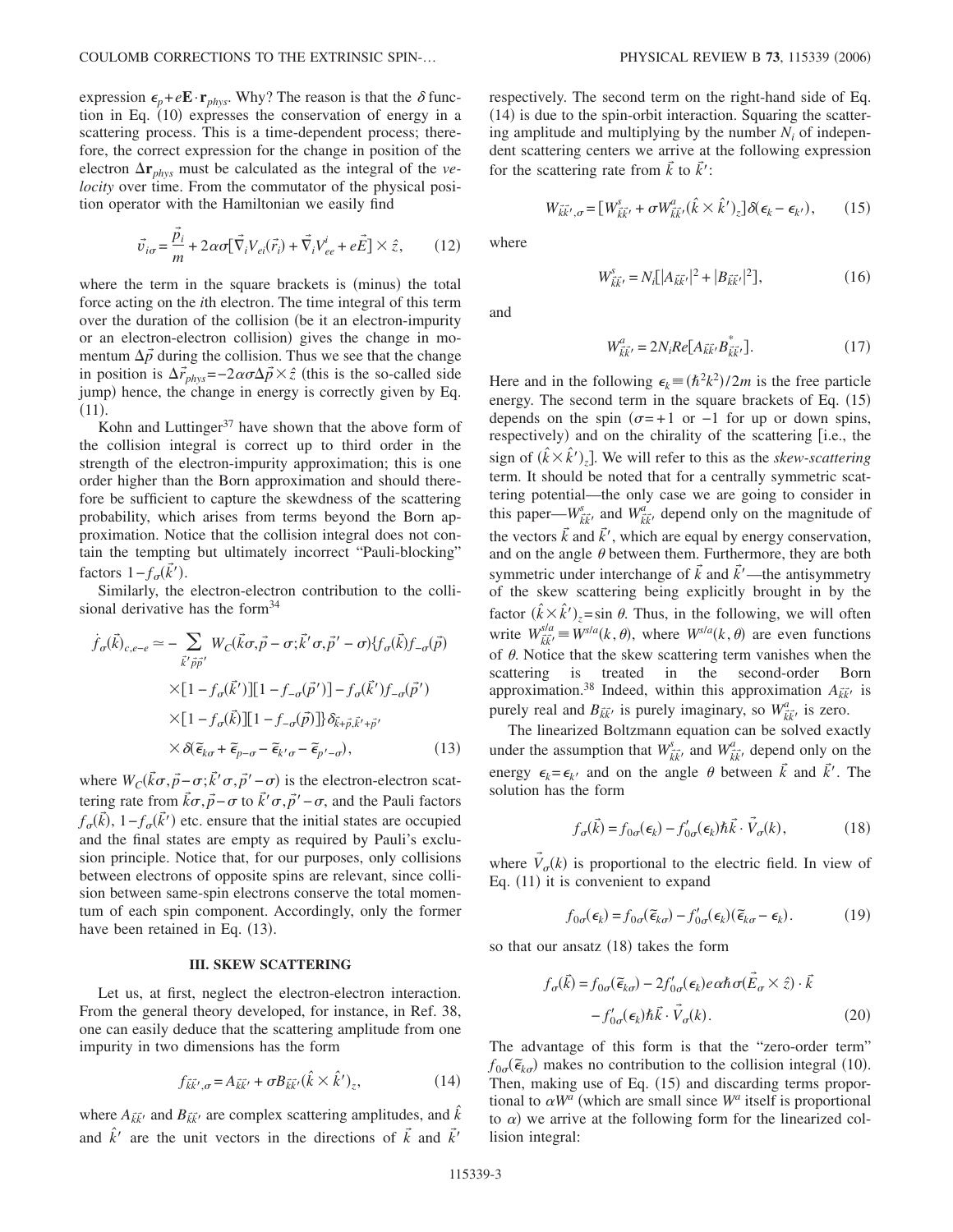$$
\dot{f}_{1\sigma}(\vec{k})_{c,imp} = -\sum_{\vec{k}'} W_{\vec{k}\vec{k}'}^s \{f_{1\sigma}(\vec{k}) - f_{1\sigma}(\vec{k}')\} \delta(\epsilon_k - \epsilon_{k'})
$$

$$
- \sigma \sum_{\vec{k}'} W_{\vec{k}\vec{k}'}^a(\hat{k} \times \hat{k}')_z \{f_{1\sigma}(\vec{k}) + f_{1\sigma}(\vec{k}')\}
$$

$$
\times \delta(\epsilon_k - \epsilon_{k'}) + 2\sigma \sum_{\vec{k}'} W_{\vec{k}\vec{k}'}^s f'_{0\sigma}(\epsilon_k) e \alpha \hbar
$$

$$
\times (\vec{E}_{\sigma} \times \hat{z}) \cdot (\vec{k} - \vec{k}') \delta(\epsilon_k - \epsilon_{k'}), \qquad (21)
$$

where  $f_{1\sigma}(\vec{k}) \equiv -f'_{0\sigma}(\epsilon_k) \hbar \vec{k} \cdot \vec{V}_{\sigma}(k)$  is the deviation of the distribution function from unpertubed equilibrium.

At low temperature, it is not necessary to take into account the full *k* dependence of  $\vec{V}_{\sigma}(k)$ , since the derivative of the Fermi distribution  $f'_{0\sigma}(\epsilon_k)$  restricts the range of *k* to the vicinity of the Fermi wave vectors  $k_{F\sigma}$ . Thus we replace the function  $V_{\sigma}(k)$  by a constant  $V_{\sigma}$ , and determine  $V_{\sigma}$  from the consistency condition

$$
-e\sum_{\vec{k}}\frac{\hbar\vec{k}}{m}\left[\vec{E}_{\sigma}\cdot\frac{\hbar\vec{k}}{m}\right]f'_{0\sigma}(\epsilon_{\vec{k}}) = \sum_{\vec{k}}\frac{\hbar\vec{k}}{m}\dot{f}_{1\sigma}(\vec{k})_{c,imp}.
$$
 (22)

Substituting the collision integral from Eq.  $(21)$  on the righthand side of this equation and moving its last term to the left-hand side we arrive at

$$
\frac{en_{\sigma}}{m}\vec{E}_{\sigma} - 2e\sigma \sum_{\vec{k}k'} \frac{\hbar^2 \vec{k}}{m} [(\vec{k} - \vec{k}')W_{\vec{k}\vec{k}}^s, \alpha(\vec{E}_{\sigma} \times \hat{z})f'_{0\sigma}(\epsilon_k)\delta(\epsilon_k)
$$

$$
- \epsilon_{k'})] = \sum_{\vec{k}\vec{k}'} W_{\vec{k}\vec{k}'}^s \frac{\hbar^2 \vec{k}}{m} (\vec{k} - \vec{k}') \cdot \vec{V}_{\sigma} f'_{0\sigma}(\epsilon_k)\delta(\epsilon_k - \epsilon_{k'})
$$

$$
+ \sigma \sum_{\vec{k}\vec{k}'} W_{\vec{k}\vec{k}'}^a \frac{\hbar^2 \vec{k}}{m} (\hat{k} \times \hat{k}')_{z} (\vec{k} + \vec{k}') \cdot \vec{V}_{\sigma} f'_{0\sigma}(\epsilon_k)\delta(\epsilon_k - \epsilon_{k'}),
$$
(23)

where  $n_{\sigma} = k_{F\sigma}^2 / 4\pi$  is the density of  $\sigma$ -spin carriers and  $k_{F\sigma}$  is the corresponding Fermi wave vector. The first term on the right-hand side of Eq. (23) is parallel to  $\vec{V}_\sigma$ , while the second term is orthogonal to it. Then a simple calculation leads to the following expression for  $\vec{V}_{\sigma}$  in terms of the electric field:

$$
-\frac{e}{m}\vec{E}_{\sigma} - \frac{2e\alpha\sigma(\vec{E}_{\sigma} \times \hat{z})}{\tau_{\sigma}} = \frac{\vec{V}_{\sigma}}{\tau_{\sigma}} + \sigma \frac{\vec{V}_{\sigma} \times \hat{z}}{\tau_{\sigma}^{ss}},
$$
(24)

and its inverse to first order in  $\alpha$  is

$$
\vec{V}_{\sigma} = \frac{-e\tau_{\sigma}}{m} \left[ \vec{E}_{\sigma} - \sigma \frac{\tau_{\sigma}}{\tau_{\sigma}^{ss}} \vec{E}_{\sigma} \times \hat{z} \right] - 2e\alpha\sigma (E_{\sigma} \times \hat{z}), \quad (25)
$$

where

$$
\frac{1}{\tau_{\sigma}} = -\frac{m\mathcal{A}}{4\pi^2\hbar^2\epsilon_{F\sigma}} \int_0^{\infty} d\epsilon \epsilon f'_{0\sigma}(\epsilon) \int_0^{2\pi} d\theta W^s(\epsilon, \theta) (1 - \cos \theta),
$$
\n(26)



FIG. 1. Antisymmetric scattering rate  $W_{int}^a$  $=\int_0^{2\pi} d\theta W^a(\epsilon, \theta) \sin^2 \theta$  in units of *n<sub>i</sub>h/m*<sup>2</sup>A [see Eq. (A22)] as a function of  $k^2$  for a model circular well attractive potential  $V_0$ =  $-5$  meV and radius  $a=9.45$  nm (described in the Appendix). We choose the parameters typical for the experimental 2DEG confined in  $Al<sub>0.1</sub>Ga<sub>0.9</sub>As quantum well, i.e., density of electrons and impuri$ ties  $n_{2D} = n_i = 2.0 \times 10^{12} \text{ cm}^{-2}$ ,  $m = 0.074 \text{ m}_e$ , and mobility  $\bar{\mu}$ = 0.1 m<sup>2</sup>/Vs. The effective spin-orbit coupling  $\alpha \hbar = 4.4$   $\rm \AA^2$  in accordance with (Ref. 36).

$$
\frac{1}{\tau_{\sigma}^{ss}} = -\frac{m\mathcal{A}}{4\pi^2\hbar^2\epsilon_{F\sigma}} \int_0^\infty d\epsilon \epsilon f_{0\sigma}'(\epsilon) \int_0^{2\pi} d\theta W^a(\epsilon, \theta) \sin^2 \theta.
$$
\n(27)

In the above equations  $\epsilon_{F\sigma} = k_F^2 \hbar^2 / 2m$  is the Fermi energy for spin  $\sigma$ . In the limit of zero temperature the derivative of the Fermi function reduces to  $f'_{0\sigma}(\epsilon) \approx -\delta(\epsilon - \epsilon_{F\sigma})$  and the above formulas simplify as follows:

$$
\frac{1}{\tau_{\sigma}} \sum_{i=1}^{T \to 0} \frac{m\mathcal{A}}{4\pi^2 \hbar^2} \int_0^{2\pi} d\theta W^s(k_F, \theta) (1 - \cos \theta), \tag{28}
$$

and

$$
\frac{1}{\tau_{\sigma}^{ss}} \stackrel{T \to 0}{=} \frac{m\mathcal{A}}{4\pi^2 \hbar^2} \int_0^{2\pi} d\theta W^a(k_F, \theta) \sin^2 \theta. \tag{29}
$$

Figure 1 shows the antisymmetric scattering rate  $\int_0^{2\pi} d\theta W^a(\epsilon, \theta) \sin^2 \theta$  calculated numerically using Eq. (A22) for a model impurity potential Eq. (A1) presented in Appen $d$ ix, and for the typical experimental parameters.<sup>11</sup>

# **IV. SPIN-HALL CURRENT AND SIDE JUMP**

The quantity  $\vec{V}_{\sigma}$  obtained in Eq. (25), determines the nonequilibrium distribution, according to Eq. (18). We now use this distribution to calculate the current density. In order to do this correctly, however, we must remember that the spinorbit interaction alters the relation between the velocity and the canonical momentum. The correct expression for the velocity is given in Eq. (7) and in the absence of electronelectron interactions takes the form

and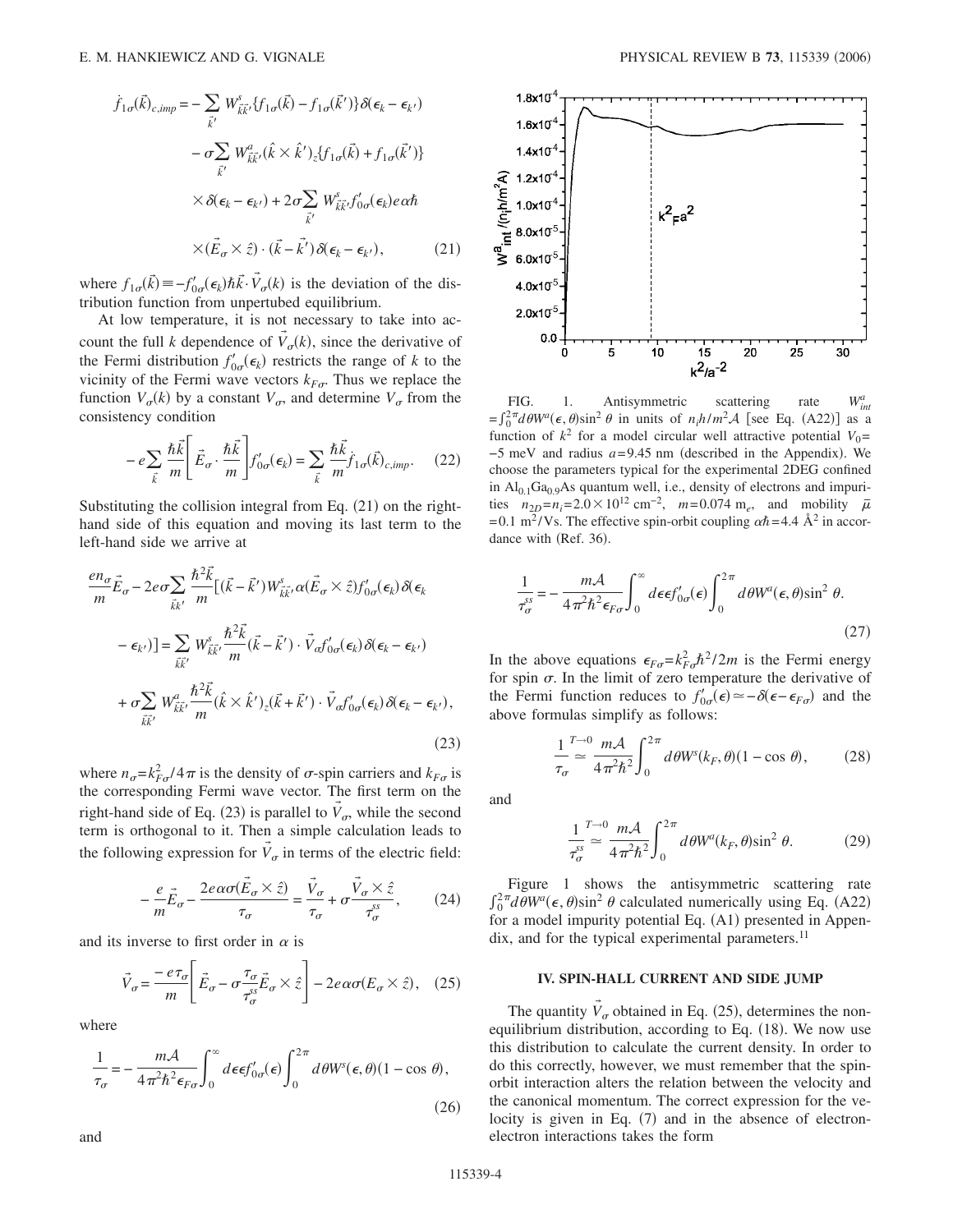COULOMB CORRECTIONS TO THE EXTRINSIC SPIN-...

$$
\vec{v}_i = \frac{\vec{p}_i}{m} + 2\alpha[\vec{\nabla}V_{ei}(\vec{r}_i) + \vec{eE}] \times \vec{\sigma}_i.
$$
 (30)

The second term on the right-hand side of this equation contains the net force resulting from the combined action of the external electric field and the impurity potential on the *i*th electron. This force must vanish when averaged in a nonequilibrium steady-state ensemble, since the average value of the momentum must be stationary. Also, the same is true in the presence of electron-electron interactions, provided the Coulomb force is included. Thus, we arrive at the simple result

$$
\vec{j}_{\sigma} = -en_{\sigma}\vec{V}_{\sigma}.
$$
\n(31)

Combining this with Eq.  $(25)$  we obtain the complete relation between electric field and current density

$$
\vec{j}_{\sigma} = \frac{n_{\sigma}e^2 \tau_{\sigma}}{m} \left[ \vec{E}_{\sigma} - \sigma \frac{\tau_{\sigma}}{\tau_{\sigma}^{ss}} \vec{E}_{\sigma} \times \hat{z} \right] + 2e^2 \alpha \sigma n_{\sigma} \vec{E}_{\sigma} \times \hat{z}.
$$
\n(32)

The last term on the right-hand side of this expression is known in the literature as the side-jump contribution to the current density.<sup>18</sup> It comes from the use of  $\tilde{\epsilon}_k$  rather than  $\epsilon_k$  in the  $\delta$  function of conservation of energy; see discussion in the paragraph following Eq.  $(11)$ . Inverting Eq.  $(32)$  we obtain the following formula for the electric field in terms of the current densities:

$$
\vec{E}_{\sigma} = \rho_{\sigma}^{D} \vec{j}_{\sigma} + \sigma [\rho_{\sigma}^{ss} - \lambda_{\sigma} \rho_{\sigma}^{D}] \vec{j}_{\sigma} \times \hat{z},
$$
\n(33)

where  $\rho_{\sigma}^{D} = m/n_{\sigma}e^{2}\tau_{\sigma}$  is the Drude resistivity,  $\rho_{\sigma}^{ss} = m/n_{\sigma}e^{2}\tau_{\sigma}^{ss}$ ,  $\lambda_{\sigma} = 2m\alpha/\tau_{\sigma}$ . Hence the resistivity tensor, written in the basis  $x_{\uparrow}$ ,  $y_{\uparrow}$ ,  $x_{\downarrow}$ ,  $y_{\downarrow}$ , has the following form:

$$
\rho = \begin{pmatrix}\n\rho_1^D & \rho_1^{ss} - \lambda_1 \rho_1^D & 0 & 0 \\
-\rho_1^{ss} + \lambda_1 \rho_1^D & \rho_1^D & 0 & 0 \\
0 & 0 & \rho_1^D & -\rho_1^{ss} + \lambda_1 \rho_1^D \\
0 & 0 & \rho_1^{ss} - \lambda_1 \rho_1^D & \rho_1^D\n\end{pmatrix}.
$$
\n(34)

The diagonal part of the resistivity reduces to the Drude formula  $\rho_{\sigma}^{\overrightarrow{D}} = m/(\overrightarrow{n}_{\sigma}e^2\tau_{\sigma})$  as expected. The spin-orbit interaction is entirely responsible for the appearance of an off-diagonal (transverse) resistivity. The latter consists of two competing terms associated with side jump  $(\lambda_{\sigma} \rho_{\sigma}^D)$  and skew scattering  $(\rho_{\sigma}^{ss})$ , as seen in Eq. (34). Hence our expression for the transverse resistivity is different from the expression presented in previous papers (see for example Ref. 5) where only the side-jump contribution appears in the final formulas. Notice that, at this level of approximation, the resistivity is diagonal in the spin indices.

#### **V. SPIN-COULOMB DRAG**

Up to this point we have ignored electron-electron scattering processes, as well as scattering processes that might flip the spin of the electrons. As discussed in Ref. 34 these processes are important because they couple the up- and down-spin components of the current density, giving rise to off-diagonal elements,  $\rho_{\uparrow\downarrow}^{\alpha\beta}$ , of the resistivity tensor. The Coulomb interaction, in particular, leads to the phenomenon of the spin-Coulomb drag (SCD)—a form of friction caused by the relative drift motion of spin-up and spin-down electrons, and the consequent transfer of momentum between them.33–35,39 Both Coulomb and spin-flip scattering can be included in our formulation as additional contributions to the collisional derivative  $f_{1\sigma}(\vec{k})_c$  (see Ref. 34). In particular, the Coulomb contribution is given by Eq. (13). Substituting Eq. (20) into Eq. (13) and including the first-order corrections from electron-electron interactions to the spin-orbit Hamiltonian, we arrive at the following expression for the Coulomb collision integral:

$$
\dot{f}_{\sigma}(\vec{k})_{c,e-e} \simeq -\frac{1}{k_{B}T} \sum_{\vec{k}'\vec{p}\vec{p}'} W_{C}(\vec{k}\sigma,\vec{p}-\sigma;\vec{k}'\sigma,\vec{p}'-\sigma)[\hbar\vec{V}_{\sigma}-\hbar\vec{V}_{-\sigma}+2e\alpha\hbar\sigma(\vec{E}_{\sigma}+\vec{E}_{-\sigma})\times\hat{z}] \cdot (\vec{k}-\vec{k}')
$$
  

$$
\times f_{0\sigma}(\epsilon_{k})f_{0-\sigma}(\epsilon_{p})f_{0\sigma}(-\epsilon_{k'})f_{0-\sigma}(-\epsilon_{p'})\delta_{\vec{k}+\vec{p},\vec{k}'+\vec{p}'}\delta(\epsilon_{k\sigma}+\epsilon_{p-\sigma}-\epsilon_{k'\sigma}-\epsilon_{p'-\sigma}),
$$
\n(35)

where  $T$  is the temperature,  $k_B$  is the Boltzmann constant, and we have made use of the identity  $f_{0\sigma}(\epsilon_k) f_{0-\sigma}(\epsilon_p) [1]$  $-f_{0\sigma}(\epsilon_{k})$ ][1- $f_{0-\sigma}(\epsilon_{p})$ ]=[1- $f_{0\sigma}(\epsilon_{k})$ ][1- $f_{0-\sigma}(\epsilon_{p})$ ]  $\times f_{0\sigma}(\epsilon_{k'})f_{0-\sigma}(\epsilon_{p'})$  for  $\epsilon_{k\sigma}+\epsilon_{p-\sigma}-\epsilon_{k'\sigma}-\epsilon_{p'-\sigma}=0$ .

Equation (35) is now inserted into the "consistency condition" (22), and the resulting sum over momenta is expressed in terms of the spin-drag coefficient  $\gamma$ , i.e., the rate of momentum transfer between up- and down-spin electrons, according to the formula34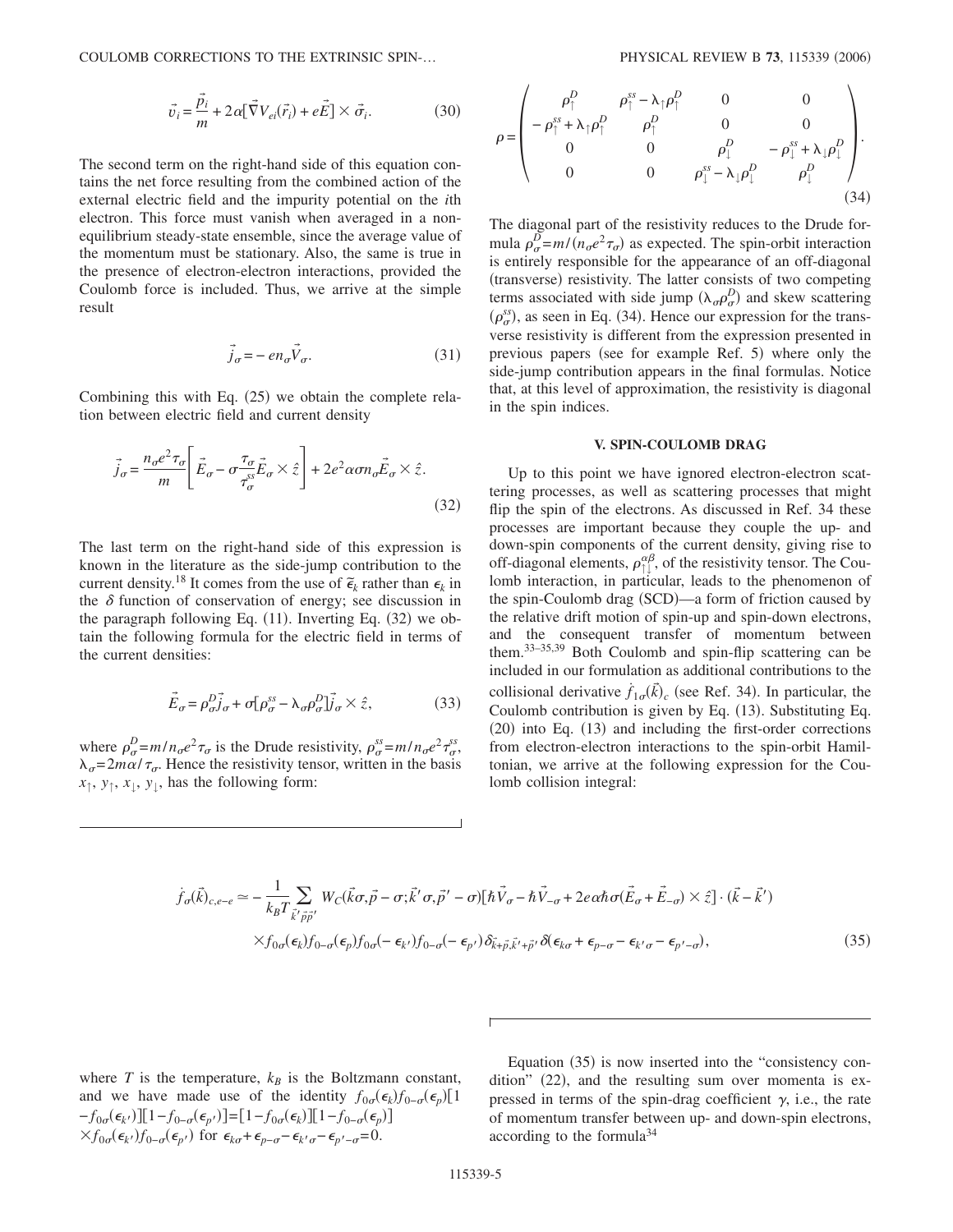$$
\gamma = \frac{n}{n_{\sigma}n_{-\sigma \vec{k}\vec{k}^{\prime} \vec{p}\vec{p}^{\prime}}} \sum_{\vec{k} \in \vec{k}} W_{C}(\vec{k}\sigma, \vec{p} - \sigma; \vec{k}^{\prime} \sigma, \vec{p}^{\prime} - \sigma)
$$
  
 
$$
\times \frac{(\vec{k} - \vec{k}^{\prime})^{2}}{4mk_{B}T} f_{0\sigma}(\epsilon_{k}) f_{0-\sigma}(\epsilon_{p}) f_{0\sigma}(-\epsilon_{k^{\prime}}) f_{0-\sigma}(-\epsilon_{p^{\prime}})
$$
  
 
$$
\times \delta_{\vec{k} + \vec{p}, \vec{k}^{\prime} + \vec{p}^{\prime}} \delta(\epsilon_{k\sigma} + \epsilon_{p-\sigma} - \epsilon_{k^{\prime} \sigma} - \epsilon_{p^{\prime} - \sigma}). \tag{36}
$$

Then Eq. (24) for  $\vec{V}_{\sigma}$  is modified as follows:

$$
-\frac{e}{m}\vec{E}_{\sigma} - 2\frac{e\alpha\sigma(\vec{E}_{\sigma} \times \hat{z})}{\tau_{\sigma}} = \frac{\vec{V}_{\sigma}}{\tau_{\sigma}} + \sigma\frac{\vec{V}_{\sigma} \times \hat{z}}{\tau_{\sigma}^{ss}} - \frac{n_{-\sigma}\gamma}{n_{\sigma}ne}j_{\sigma} + \frac{\gamma}{ne}j_{-\sigma} + 2\gamma\frac{n_{-\sigma}}{ne}\alpha\sigma(\vec{E}_{\sigma} + \vec{E}_{-\sigma}) \times \hat{z} + \frac{1}{\tau_{\sigma}^{\prime}n_{\sigma}e}j_{-\sigma}.
$$
 (37)

The third and fourth terms on the right-hand side (r.h.s.) of

$$
\rho = \begin{pmatrix}\n\rho_{\uparrow}^{D} + \rho^{SD} n_{\downarrow} / n_{\uparrow} & \rho_{\uparrow}^{ss} - \lambda_{\uparrow} \rho_{\uparrow}^{D} + A_{\uparrow}^{s\alpha} & -\rho^{SD} - \rho_{\downarrow}^{ss} \\
-\rho_{\uparrow}^{ss} + \lambda_{\uparrow} \rho_{\uparrow}^{D} - A_{\uparrow}^{s\alpha} & \rho_{\uparrow}^{D} + \rho^{SD} n_{\downarrow} / n_{\uparrow} & -B_{\uparrow}^{2} \\
-\rho^{SD} - \rho_{\downarrow}^{f} & -B_{\downarrow}^{s\alpha} & \rho_{\downarrow}^{D} + \rho^{SD} \\
B_{\downarrow}^{s\alpha} & -\rho^{SD} - \rho_{\downarrow}^{f} & \rho_{\downarrow}^{ss} - \lambda_{\downarrow} \rho_{\downarrow}^{f}\n\end{pmatrix}
$$

where  $\rho^{SD} = m\gamma/ne^2$  is the spin-Coulomb drag resistivity and  $\rho'_{\sigma} = m/n_{\sigma}e^2 \tau'_{\sigma}$  (recall that  $\lambda_{\sigma} = 2m\alpha/\tau_{\sigma}$  is a dimensionless quantity).  $A_{\sigma}^{\gamma\alpha}$  and  $B_{\sigma}^{\gamma\alpha}$  represent the terms of the first order in electron-electron coupling  $\gamma$  and in SO coupling  $\alpha$  and are defined as follows:  $A_{\sigma}^{\gamma\alpha} = -\lambda_{\sigma}\rho_{SD}n_{-\sigma}/n_{\sigma} + 2m^{*}\alpha\sqrt{1-n_{-\sigma}\rho_{\sigma}^{D}/n}$ + $(n_{-\sigma}/n - n_{-\sigma}^2/nn_{\sigma})\rho^{SD}$  and  $B_{\sigma}^{\gamma\alpha} = \lambda_{\sigma}\rho_{SD} + 2m^*\alpha\gamma$  $-n_{-\sigma} \rho_{-\sigma}^D / n + (n_{-\sigma} / n - n_{\sigma} / n) \rho^{SD}$ . Notice that the resistivity satisfies the following symmetry relations:

$$
\rho_{\sigma\sigma}^{\beta\beta'} = -\rho_{\sigma\sigma}^{\beta'\beta},\tag{40}
$$

$$
\rho_{\sigma-\sigma}^{\beta\beta'} = \rho_{-\sigma\sigma}^{\beta'\beta} \,,\tag{41}
$$

where upper indices  $\beta$  and  $\beta'$  denote directions, and the lower ones spin orientations. From Eq. (39) one clearly sees that the spin-Coulomb drag and spin-flip processes couple the spin components of the longitudinal resistivity. Further, the spin-Coulomb drag corrections to the spin-orbit Hamiltonian ( $\alpha\gamma$  corrections) result in the  $\rho_{\sigma-\sigma}^{\beta\beta'}$  terms, i.e., in the transverse resistivity which couples opposite spins. Also, the SCD renormalizes the longitudinal spin-diagonal components  $\rho_{\sigma-\sigma}^{\beta\beta}$  of the resistivity, in such a way as to satisfy Galilean invariance.

The spin-flip collision processes come as a phenomenological term which could have origin for example in some random magnetic field, which does not appear in the original this equation are connected with the SCD and  $\gamma$  is the spindrag coefficient calculated in Ref. 39. The fifth term on the r.h.s. of Eq. (37) comes from the side-jump effect in Coulomb scattering. The last term in Eq. (37) is associated with spin-flip collision processes, characterized by the spinrelaxation time  $\tau'_{\sigma}$ . We include it for completeness, even though spin-flip effects are expected to be small in *n*-doped semiconductors. The current is now given by the full velocity operator of Eq. (7), but thanks to the force balance condition in the steady state it reduces again to the simple form

$$
\vec{j}_{\sigma} = -\operatorname{en}_{\sigma} \vec{V}_{\sigma}.\tag{38}
$$

Combining Eq. (37) with Eq. (38) leads to the resistivity tensor, which in the basis of  $x_{\uparrow}$ ,  $y_{\uparrow}$ ,  $x_{\downarrow}$ ,  $y_{\downarrow}$  has the form

$$
\begin{pmatrix}\n\gamma^{\alpha} & -\rho^{SD} - \rho'_{\uparrow} & B^{\gamma\alpha}_{\uparrow} \\
\uparrow & -B^{\gamma\alpha}_{\uparrow} & -\rho^{SD} - \rho'_{\uparrow} \\
\rho_{\downarrow}^{D} + \rho^{SD} n_{\uparrow} / n_{\downarrow} & -\rho_{\downarrow}^{SS} + \lambda_{\downarrow} \rho_{\downarrow}^{D} - A^{\gamma\alpha}_{\downarrow} \\
\rho_{\downarrow}^{ss} - \lambda_{\downarrow} \rho_{\downarrow}^{D} + A^{\gamma\alpha}_{\downarrow} & \rho_{\downarrow}^{D} + \rho^{SD} n_{\uparrow} / n_{\downarrow}\n\end{pmatrix},
$$
\n(39)

spin-conserving Hamiltonian [Eq. (1)]. The spin-flip relaxation time,  $\tau'_\text{g}$  is given by the microscopic expression<sup>34</sup>

$$
\frac{1}{\tau'_{\sigma}} = -\frac{m\mathcal{A}}{8\pi^2\hbar^2\epsilon_{F-\sigma}} \int_0^{2\pi} d\theta W_{\sigma,-\sigma}^{\text{sf}}(\epsilon_k, \theta) \cos \theta, \qquad (42)
$$

where  $W_{\sigma,-\sigma}^{sf}$  denotes the spin-flip scattering rate from spin  $\sigma$ to the opposite spin orientation  $-\sigma^{.45}$  Since the relaxation time for spin-flip processes  $\tau'$  is very long,<sup>34</sup> the SCD normally controls the coupling between the spin components, except at the very lowest temperatures (the spin drag rate  $\gamma$ vanishes as  $T^2 \ln T$  while the spin-flip rate remains constant). Spin-flip processes will therefore be omitted henceforth.

In a paramagnetic material there is symmetry between upand down-spin densities, mobilities, etc. and one can easily separate the spin and charge degrees of freedom. Then combining the Eq.  $(37)$  and Eq.  $(38)$  simplifies to

$$
\vec{E}_c = \rho^D \vec{j}_c + 2(\rho^{ss} - \lambda \rho^D - \lambda \rho_{SD}) \vec{j}_s \times \hat{z},\tag{43}
$$

$$
\vec{E}_s = 4(\rho^{SD} + \rho^D)\vec{j}_s + 2(\rho^{ss} - \lambda \rho^D - \lambda \rho_{SD})\vec{j}_c \times \hat{z}, \quad (44)
$$

where we omit spin-flip processes, and the charge/spin components of the electric field are defined as  $\vec{E}_c = (\vec{E}_{\uparrow} + \vec{E}_{\downarrow})/2$ ,  $\vec{E}_s = \vec{E}_\perp - \vec{E}_\perp$ , and the charge and spin currents are  $\vec{j}_c = \vec{j}_\uparrow + \vec{j}_\perp$ ↓ and  $\vec{j}_s = (\vec{j}_\uparrow - \vec{j}_\downarrow)/2$ , respectively. The spin-Coulomb drag renormalizes the longitudinal resistivity only in the spin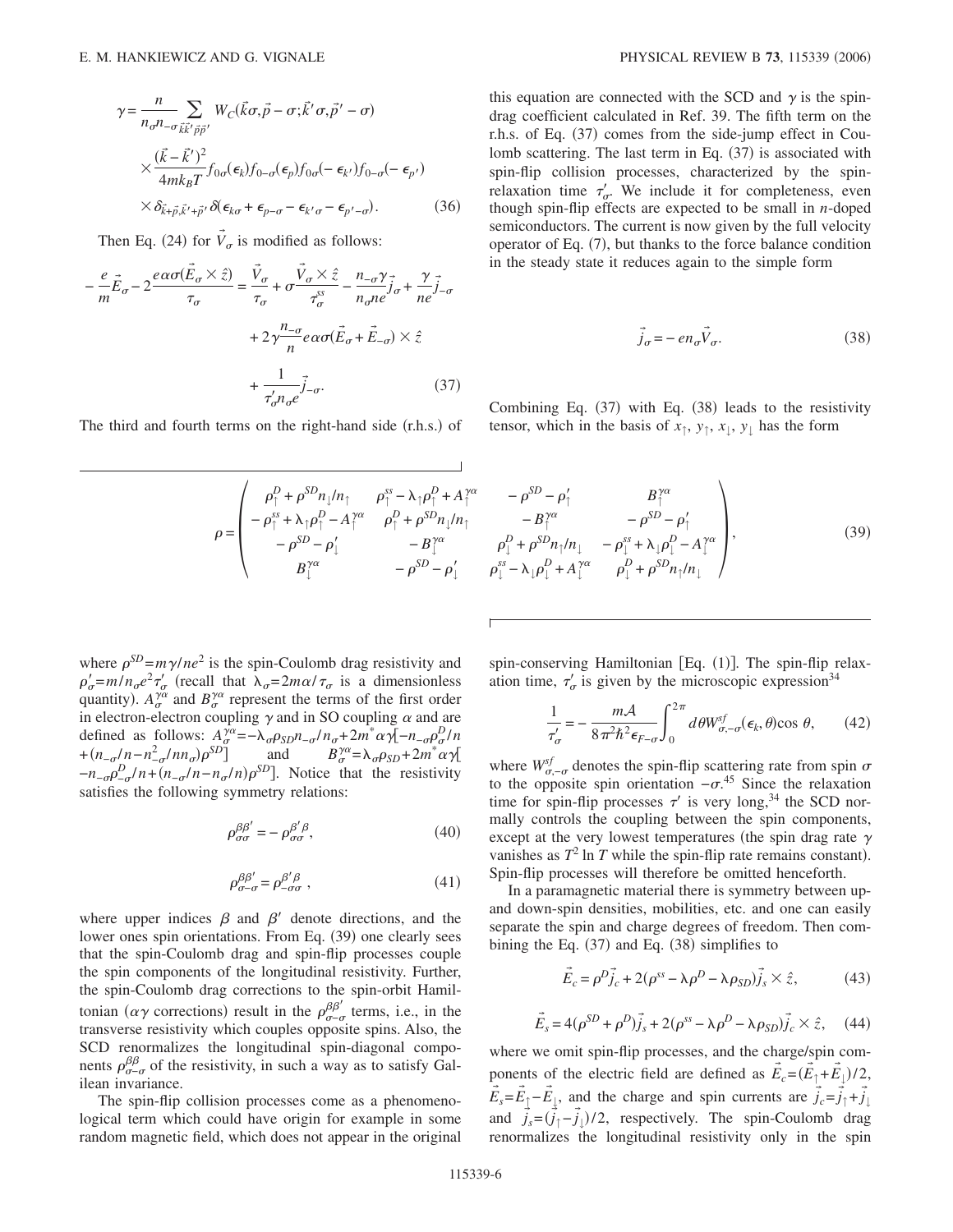

FIG. 2. Spin Hall conductivity as a function of temperature.  $\sigma_{yx}^{sj}$ (open squares),  $\sigma_{yx}^{ss}$  (open and closed circles) are the side-jump and skew-scattering contributions, respectively, to the conductivity in the absence of electron-electron interactions, and  $\sigma_{yx}^{tot}$  is the total spin conductivity when electron-electron interactions are taken into account. We choose the parameters typical for the experimental 2DEG confined in  $Al<sub>0.1</sub>Ga<sub>0.9</sub>As quantum well, i.e., density of elec$ trons and impurities  $n_{2D} = n_i = 2.0 \times 10^{12} \text{ cm}^{-2}$ ,  $m = 0.074 \text{ m}_e$ , and two sets of mobilities and relaxations times:  $\bar{\mu}$ =0.1 m<sup>2</sup>/Vs,  $\tau$ =4  $× 10^{-5}$  ns,  $\tau_{ss}$ =0.02 ns, and  $\bar{\mu}$ =1 m<sup>2</sup>/Vs  $\tau$ =4×10<sup>-4</sup> ns,  $\tau_{ss}$ = 0.2 ns. The effective spin-orbit coupling  $\alpha \hbar = 4.4 \text{ Å}^2$  in accordance with Ref. 36. We used the model potential (see Appendix) where an effective impurity radius  $a = 9.45$  nm, the height of attractive impurity potential  $V_0$ =−5 meV for  $\bar{\mu}$ =0.1 m<sup>2</sup>/Vs, and  $V_0$ =  $-1.6$  meV for  $\bar{\mu}$ =1 m<sup>2</sup>/Vs.

channel. This is a consequence of the fact that the net force exerted by spin-up electrons on spin-down electrons is proportional to the difference of their drift velocities, i.e., to the spin current. Additionally, the electron-electron corrections to the spin-orbit interactions renormalize the transverse resistivity in the charge and spin channels, so the Onsager relations between spin and charge channels hold. Under the assumption that the electric field is in the *x* direction has the same value for spin up and spin down we see that Eqs. (43) and (44) yield the following formula for the spin current in *y* direction:

$$
j_{y}^{sz} = \left[\frac{\rho^{ss}/2(\rho^{D})^2}{1+\rho^{SD}/\rho^{D}} - \frac{\lambda}{2\rho_{D}}\right]E_{x}.
$$
 (45)

The first term in the square brackets is associated with the skew scattering, while the second is the side-jump contribution. Notice that the side-jump conductivity  $-\lambda/2\rho_D =$ −*ne*<sup>2</sup> depends neither on the strength of disorder nor on the strength of the electron-electron interaction. In contrast, the spin-Coulomb drag *reduces* by factor  $1+\rho^{SD}/\rho^{D}$  the skewscattering term, so the total spin-Hall conductivity and the spin-Hall current are reduced as well.

The temperature dependence of the spin conductivities  $\sigma_{yx} = j^{sz}/E_x$  for two different mobilities and for the parameters of the recent experiment on the 2DEG in  $Al_{0.1}Ga_{0.9}As$ (Ref. 11) is presented in Fig. 2. We used Eqs. (A21) and

(A22) to calculate the scattering rates. The procedure is as follows. First we find the scattering rate  $\tau_{\sigma} = -\tau_{-\sigma}$  from the mobility. Then using Eqs.  $(A21)$  and  $(26)$  we estimate the strength of impurity potential  $V_0$ . Finally, we compute the skew-scattering rate by numerically evaluating Eq. (A22). In general the skew-scattering rate of Eq. (26) is temperature dependent through the Fermi distribution. However, in a wide range of mobilities the impurity potential  $V_0$  is much smaller than the Fermi energy and the scattering rate does not change with energy around  $E_F$ , i.e.,  $\left[\partial W^a(\epsilon, \Theta) / \partial \epsilon\right]_{\epsilon=E_F}$  $\approx 0$  (see Fig. 1). Since the temperature dependence of the skew-scattering rate comes from the energy dependence of  $W^a(\epsilon, \Theta)$ , we see that the temperature dependence of the skew-scattering term is very weak. In Fig. 2,  $\sigma_{yx}^{sj}$  is the sidejump contribution to the conductivity in the absence of electron-electron interactions (found from the last term of Eq. (32)).  $\sigma_{yx}^{ss}$  is the skew-scattering conductivity in the absence of electron-electron interactions [found from second term of Eq. (32)].  $\sigma_{yx}^{tot}$  is the total off-diagonal conductivity modified by the spin-Coulomb drag term, as given by Eq.  $(45)$ . For  $T=0$  the total spin conductivity is the sum of two contributions: skew-scattering proportional to  $\rho_{ss}/2\rho_D^2$  and side-jump proportional to  $\lambda/2\rho_D = -\alpha n e^2$ . For an attractive electron-impurity potential  $(V_0 < 0)$  the two contributions have opposite signs, consistent with previous theoretical estimates in Refs. 13 and 16. The ratio of the skew-scattering to side-jump terms depends on the mobility,  $\bar{\mu}$ . The skewscattering conductivity scales as  $\bar{\mu}$  while the side-jump is independent of mobility. As a consequence the skewscattering conductivity dominates for high mobilities while the side-jump dominates at low mobilities. The different ratios of skew-scattering to side-jump conductivities reported in recent theoretical papers $13,16$  result from choosing different mobilities (see also Fig. 2). The spin-Coulomb drag is the only temperature-dependent contribution in this calculations: it scales as  $T^2 \ln T$  for  $T < T_F$  and reduces the absolute value of spin conductivity and spin current. Moreover, the reduction of spin-Hall effect by spin-Coulomb drag depends strongly on the Drude resistivity. Hence the reduction of spin-Hall conductivity will be of the order of a few percent for low mobilities (invisible change in  $\sigma_{yx}$  for  $\bar{\mu}$  $= 0.1$  m<sup>2</sup>/Vs in Fig. 2) and of the order of 25%–50% for high mobilities (see  $\sigma_{yx}$  for  $\bar{\mu}$ =1 m<sup>2</sup>/Vs in Fig. 2).

Thus far, as stated in the Introduction, we have only considered the extrinsic spin-Hall effect. What about the intrinsic effect? In recent experiments by Sih *et al.*<sup>11</sup> on a 2DEG confined in an (110) AlGaAs quantum well, three different contributions to the spin-Hall conductivity are present in principle: the impurities, the linear-in-*k* SO Rashba field, and the cubic-in- $\vec{k}$  SO Dresselhaus field which is perpendicular to the Rashba field. Since in (110) quantum wells, the Dresselhaus field is in the  $[110]$  direction; we do not expect any spin-Hall current or spin-Hall accumulation connected with this term in the plane of the quantum well. Further, it has been established that the spin-Hall conductivity in an infinite 2DEG with *only* linear spin-orbit interactions of Rashba or Dresselhaus type vanishes for arbitrarily weak disorder. $40-43$ Hence we believe that the extrinsic contribution  $\sigma_{vr} \sim 2$  $\times 10^{-4}$ 1/*k* $\Omega$  is the dominant one in the referenced paper.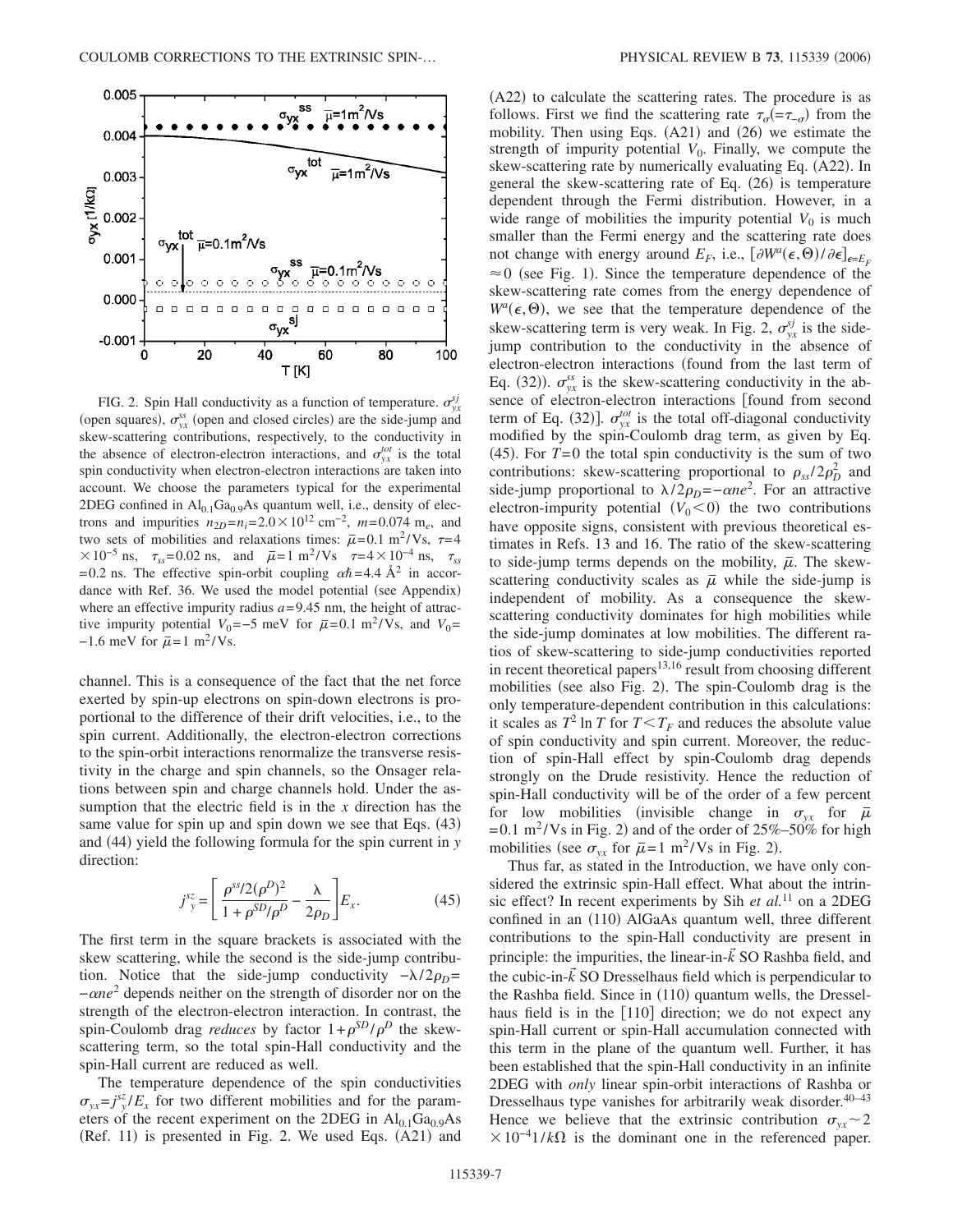Also, the theoretical estimates of extrinsic<sup>13</sup> and intrinsic<sup>14</sup> contributions in the experiments on three-dimensional *n*-doped GaAs (Ref. 10) show that the extrinsic contribution is an order of magnitude larger than the intrinsic one.

## **VI. SPIN ACCUMULATIONS**

Let us now study the influence of spin-Coulomb drag on the spin accumulation. This is relevant to the interpretation of the experiments by Sih *et al.*<sup>11</sup> and Kato *et al.*<sup>10</sup> We consider a very long conductor in the form of a bar of length *L* in the *x* direction and narrow width *W* in the *y* direction. A charge current flows only in the *x* direction. The *y* components of the current  $j^y_{\sigma}$ , with  $\sigma = \uparrow$  and  $\downarrow$  add up to zero everywhere and individually vanish on the edges of the system, i.e.,  $j_{\sigma}^y = 0$  at  $y = \pm W/2$ . In order to satisfy the boundary conditions the system cannot remain homogeneous in the *y* direction. A position-dependent spin density, known as *spin accumulation* develops across the bar, and is reflected in nonuniform chemical potentials  $\mu_{\sigma}(y)$ . In the steady-state regime the spatial derivative of the spin current in the *y* direction must exactly balance the relaxation of the spin density due to spin-flip processes. This condition leads to the following equation for the spin chemical potentials:<sup>44</sup>

$$
\frac{d^2[\mu_{\sigma}(y) - \mu_{-\sigma}(y)]}{d^2 y} = \frac{\mu_{\sigma}(y) - \mu_{-\sigma}(y)}{L_s^2},
$$
(46)

where  $L<sub>s</sub>$  is the spin diffusion length. The solution of this equation is

$$
\mu_{\sigma}(y) - \mu_{-\sigma}(y) = Ce^{y/L_s} + C' e^{-y/L_s}, \tag{47}
$$

where  $C, C'$  are constants to be determined by the boundary conditions  $j^y_{\pm\sigma}(\pm W/2) = 0$ . The effective electric field in the *y* direction is  $eE^y_{\sigma} = d\mu_{\sigma}/dy$ . Thus,

$$
-e(E_{\uparrow}^{\nu} - E_{\downarrow}^{\nu}) = \frac{d(\mu_{\downarrow} - \mu_{\uparrow})}{dy} = \frac{C'}{L_s}e^{-y/L_s} - \frac{C}{L_s}e^{y/L_s}.
$$
 (48)

Using the boundary conditions at  $y = \pm W/2$  we obtain

 $\mu$ 

$$
E_{\uparrow}^{y}(\pm W/2) = \rho_{\uparrow\uparrow}^{yx} j_{\uparrow}^{x} + \rho_{\uparrow\downarrow}^{yx} j_{\downarrow}^{x},
$$
\n(49)

$$
E_{\downarrow}^{y}(\pm W/2) = \rho_{\downarrow\uparrow}^{yx} j_{\uparrow}^{x} + \rho_{\downarrow\downarrow}^{yx} j_{\downarrow}^{x}.
$$
 (50)

Making use of Eqs. (48)–(50) to eliminate the electric field, we obtain the following set of equations:

$$
\frac{C'}{L_s}e^{-W/2L_s} - \frac{C}{L_s}e^{W/2L_s} = \frac{C'}{L_s}e^{W/2L_s} - \frac{C}{L_s}e^{-W/2L_s} = -e[\rho_{\uparrow\uparrow}^{yx}j_{\uparrow}^x + \rho_{\uparrow\downarrow}^{yx}j_{\downarrow}^x - \rho_{\downarrow\downarrow}^{yx}j_{\uparrow}^x - \rho_{\downarrow\downarrow}^{yx}j_{\downarrow}^x],
$$
 (51)

which gives immediately the solution *C*=−*C* and

$$
C' = \frac{-eL_s[\rho_{\uparrow\downarrow}^{yx}j_{\uparrow}^x + \rho_{\uparrow\downarrow}^{yx}j_{\downarrow}^x - \rho_{\downarrow\downarrow}^{yx}j_{\uparrow}^x - \rho_{\downarrow\downarrow}^{yx}j_{\downarrow\downarrow}^x]}{2\cosh(W/2L_s)}.
$$
 (52)

Thus, the formula for the spin accumulation is

$$
\mu_{\uparrow}(y) - \mu_{\downarrow}(y) = \frac{eL_s[\rho_{\uparrow\uparrow}^{yx}j_{\uparrow}^x + \rho_{\uparrow\downarrow}^{yx}j_{\downarrow}^x - \rho_{\downarrow\uparrow}^{yx}j_{\uparrow}^x - \rho_{\downarrow\downarrow}^{yx}j_{\downarrow}^x]\sinh(y/L_s)}{\cosh(W/2L_s)}.
$$
\n(53)

Finally, upon substituting the matrix elements of the resistivity from Eq.  $(39)$  we find

$$
\mu_{\uparrow}(y) - \mu_{\downarrow}(y) = \frac{-eL_s[j_{\uparrow}^x(\rho_{\uparrow}^{ss} - \lambda_{\uparrow}\rho_{\uparrow}^D + A_{\uparrow}^{ya} + B_{\uparrow}^{ya}) + j_{\downarrow}^x(\rho_{\downarrow}^{ss} - \lambda_{\downarrow}\rho_{\downarrow}^D + A_{\downarrow}^{ya} + B_{\downarrow}^{ya})]\sinh(y/L_s)}{\cosh(W/2L_s)}.
$$
\n(54)

The spin-Coulomb drag modifies the spin accumulation in three different ways: (i) the spin-Coulomb drag resistivity appears directly in the terms  $A^{\gamma\alpha}$  and  $B^{\gamma\alpha}$ , defined after Eq. (39); (ii) the values of the spin components of the longitudinal current  $j^x_{\sigma}$  are, in general, affected by the SCD; and (iii) the spin diffusion length  $L<sub>s</sub>$  is significantly reduced by the spin-Coulomb drag<sup>35</sup> as seen from the formula<sup>34</sup>

$$
L_s = \frac{\chi_0}{\chi_s} \frac{L_c}{1 + \rho_{SD}/\rho_D},\tag{55}
$$

where  $\chi_0$  is the susceptibility,  $\chi_s$  is the spin susceptibility, and  $L_c$  is the density diffusion length.

In paramagnetic materials Eq. (54) simplifies to

$$
\mu_{\uparrow}(y) - \mu_{\downarrow}(y) = \frac{-2eL_s j_x[\rho^{ss} - \lambda \rho^D - \lambda \rho_{SD}] \sinh(y/L_s)}{\cosh(W/2L_s)}
$$

$$
= \frac{-2eL_s E_x[\rho^{ss} - \lambda \rho^D - \lambda \rho_{SD}] \sinh(y/L_s)}{\rho_D \cosh(W/2L_s)},
$$
(56)

where  $j_x = E_x / \rho_D$  indeed is independent of  $\rho_{SD}$ . Further the Eq. (56) at the edges of sample for  $L=$  *W*/2 gives

$$
\mu_{\uparrow}(W/2) - \mu_{\downarrow}(W/2) = -2eL_s j_x[\rho^{ss} - \lambda \rho^D
$$

$$
-\lambda \rho_{SD}] \tanh(W/2L_s). \qquad (57)
$$

The three terms in the square bracket of Eq.  $(57)$  are the skew-scattering term, the side-jump contribution, and the electron-electron correction. The last term reduces the spin accumulations. Additionally, the spin-Coulomb drag reduces the spin accumulation through the spin-diffusion length  $\lceil$  see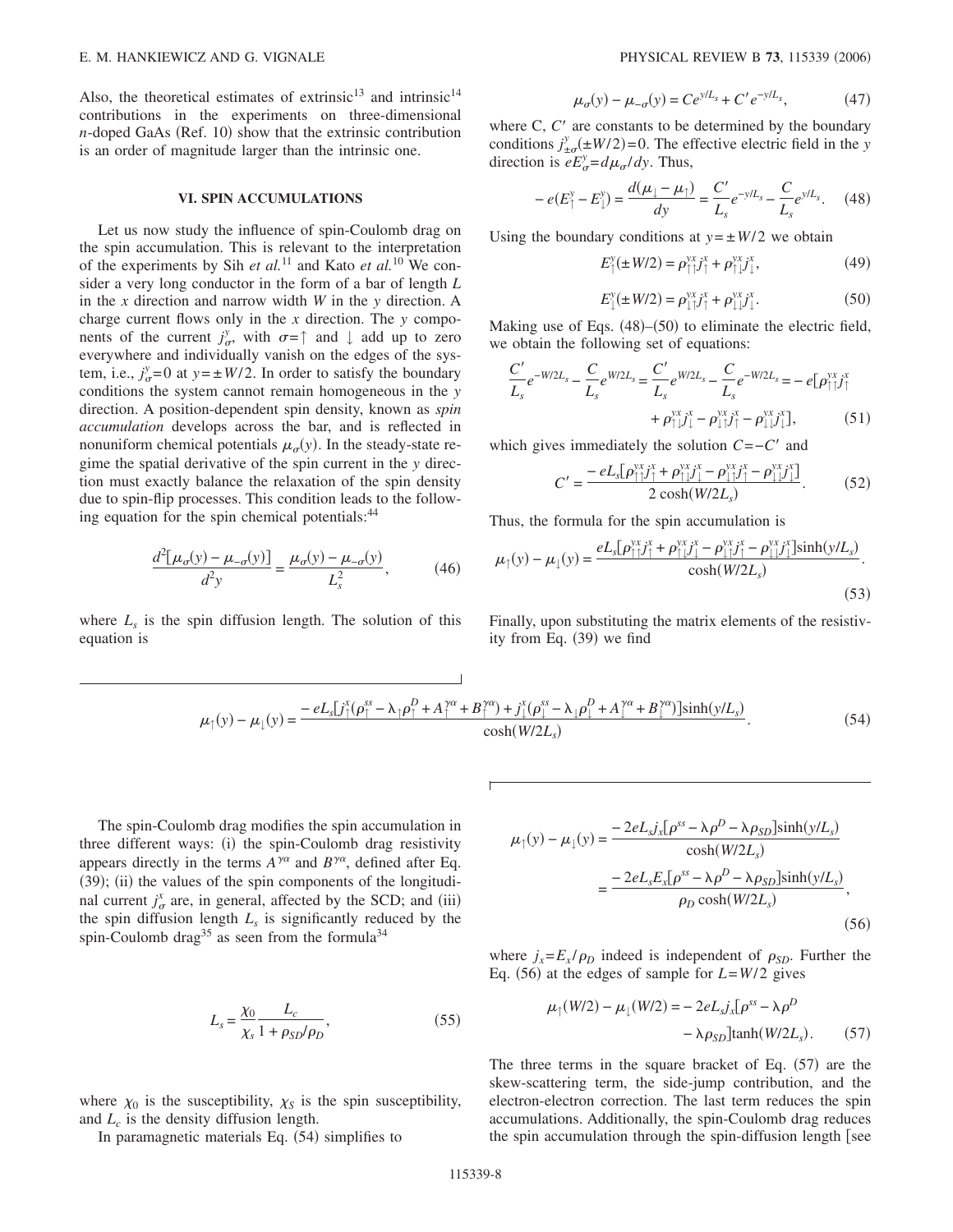Eq. (55)]. However, in the limit of  $W \ll L_s$ , tanh $(W/2L_s)$  can be approximated by  $W/2L_s$ , and the spin accumulation at the edges becomes independent of  $L<sub>s</sub>$ . In this limit, the influence of SCD on the spin accumulation is only through the  $\lambda \rho_{SD}$ term. Notice that in the limit of infinite spin-relaxation time  $(L_s \rightarrow \infty)$  the spin accumulation can be obtained directly from the homogeneous formulas, Eqs. (43) and (44).

For a two-dimensional electron gas confined in  $Al<sub>0.1</sub>Ga<sub>0.9</sub>As quantum well measured by Sih *et al.*<sup>11</sup> with$ electron and impurity concentrations  $n_i = n_{2D} = 2 \times 10^{12}$  cm<sup>-2</sup>, mobility  $\bar{\mu} = 0.1 \text{ m}^2/\text{Vs}, L_s = 1 \mu \text{m}, \tau = 4 \times 10^{-5} \text{ ns}, \tau_{ss}$  $= 0.02$  ns,  $\alpha \hbar = 4.4$  Å and for the sample with width *W*  $= 100 \mu m$ , we calculate the spin accumulation to be −1.5 meV/|e| on the left edge of the sample (relative to the direction of the electric field), i.e., for  $W/2 = -50 \mu$ m. This means that the nonequilibrium spin-density points down on the left edge of the sample and up on the right edge. It is not clear at present whether this sign of the spin accumulation is consistent or not with the sign of the Kerr rotation angle measured in the experiments. $\overline{11,10}$ 

### **VII. SUMMARY**

We have developed the microscopic theory of the extrinsic spin-Hall effect taking into account the skew-scattering, side-jump, and Coulomb interaction effects. The total spin conductivity in zero temperature is a sum of the skewscattering and side-jump terms. The spin-Coulomb drag is the only temperature-dependent term, causing a quadratic-in-*T* reduction of the spin-Hall conductivity. Further, we find that the spin-Hall conductivity associated with the side-jump contribution is independent of the strength of electronelectron interactions, while the part of the spin conductivity connected with the skew scattering is reduced by the spin-Coulomb drag for experimentally accessible mobilities. Moreover, we predict that in paramagnetic systems the spin-Coulomb drag reduces the spin accumulations in two different ways: (i) directly through the reduction of the skewscattering contribution, and (ii) indirectly through the reduction of the spin-diffusion length.

#### **ACKNOWLEDGMENTS**

This work was supported by NSF Grant No. DMR-0313681. We gratefully acknowledge valuable discussions with Shufeng Zhang, Shoucheng Zhang, Masaru Onoda, and Roland Winkler. We thank B. I. Halperin and E. Rashba for their criticism of an earlier version of this paper and for pointing out to us Ref. 37.

## **APPENDIX: AN EXACTLY SOLVABLE MODEL FOR SKEW SCATTERING**

We present the calculations of the scattering rates for a circular well potential of the form

$$
V(r) = V_0 \theta(a - r) + \overline{\alpha} a L_z S_z \delta(r - a) V_0, \tag{A1}
$$

which is attractive for  $V_0 < 0$  and repulsive for  $V_0 > 0$ . The second term on the right is the spin-orbit interaction and  $\bar{\alpha}$ 

 $=\alpha\hbar/a^2$  where  $\alpha$  is an effective spin-orbit coupling found in the eight-band Kane model and *a* is the impurity radius. Since the orbital angular momentum  $L_z = l$  and the spin angular momentum  $S_z = \sigma$  are conserved we can separate the wave function into radial and orbital parts

$$
\Psi_{kl\sigma}(r,\theta) = R_{kl\sigma}(r)e^{il\theta},\tag{A2}
$$

and the corresponding Schrödinger equation has the form

$$
-\frac{\hbar^2}{2m}\left(R''_{kl\sigma} + \frac{1}{r}R'_{kl\sigma}\right) + \frac{\hbar^2 l^2}{2mr^2}R_{kl\sigma} + V(r)R_{kl\sigma}(r) = ER_{kl\sigma}(r),\tag{A3}
$$

where  $E = \hbar^2 k^2 / 2m$  and the prime denotes a derivative with respect to *r*. We now express lengths and wave vectors in units *a* and  $a^{-1}$  respectively, so *r* should be understood as  $r/a$ , *k* as *ka*, and, of course,  $a=1$  in these units. The dimensionless Schrödinger equation is

$$
R_{kl\sigma}'' + \frac{1}{r}R_{kl\sigma}' + \left(k^2 - \nu_0 - \frac{l^2}{r^2}\right)R_{kl\sigma} = 0, \quad r < 1, \quad (A4)
$$

and

$$
R_{kl\sigma}'' + \frac{1}{r}R_{kl\sigma}' + \left(k^2 - \frac{l^2}{r^2}\right)R_{kl\sigma} = 0, \quad r > 1,
$$
 (A5)

where  $v_0 = 2mV_0a^2/\hbar^2$  is the dimensionless parameter which measures the height of the impurity potential barrier. The regular solution of this equation for  $r<1$  is

$$
R_{kl\sigma}(r) = J_{|l|}(vr), \quad r < 1,
$$
 (A6)

where we have defined  $v=\sqrt{k^2-v_0}$ . On the other hand, the solution for  $r > 1$  can be written as a superposition of the two independent solutions of the differential equation (A5),

$$
R_{kl\sigma}(r) = e^{i\delta_{l\sigma}} [\cos \delta_{l\sigma} J_{|l|}(kr) - \sin \delta_{l\sigma} Y_{|l|}(kr)], \quad r > 1.
$$
\n(A7)

The matching conditions on the wave function and its derivative lead to the following equations:

$$
R_{kl\sigma}(1^+) = R_{kl\sigma}(1^-) = R_{kl\sigma}(1),
$$
 (A8)

$$
R'_{kl\sigma}(1^+) - R'_{kl\sigma}(1^-) = \overline{\alpha} l \sigma R_{kl\sigma}(1) v_0.
$$
 (A9)

Substitution of Eqs. (A6) and (A7) to the matching conditions yields

$$
\frac{k \cos \delta_{l\sigma} J'_{|l|}(k) - k \sin \delta_{l\sigma} Y'_{|l|}(k)}{\cos \delta_{l\sigma} J_{|l|}(k) - \sin \delta_{l\sigma} Y_{|l|}(k)} = \nu \frac{J'_{|l|}(\nu)}{J_{|l|}(\nu)} + \overline{\alpha} l \sigma \nu_0,
$$
\n(A10)

from which one gets the following equation for the phase shifts  $\delta_{l\sigma}$ :

$$
\cot \delta_{l\sigma} = \frac{kY'_{|l|}(k) - \beta_{l\sigma}Y_{|l|}(k)}{kJ'_{|l|}(k) - \beta_{l\sigma}J_{|l|}(k)},
$$
\n(A11)

where  $\beta_{l\sigma} = \nu J'_{|l|}(\nu) / J_{|l|}(\nu) + \bar{\alpha} \cdot J_{|\nu|}(\kappa)$ , and  $Y_{|l|}(\kappa)$  are the Bessel functions of the first and second kinds. The wave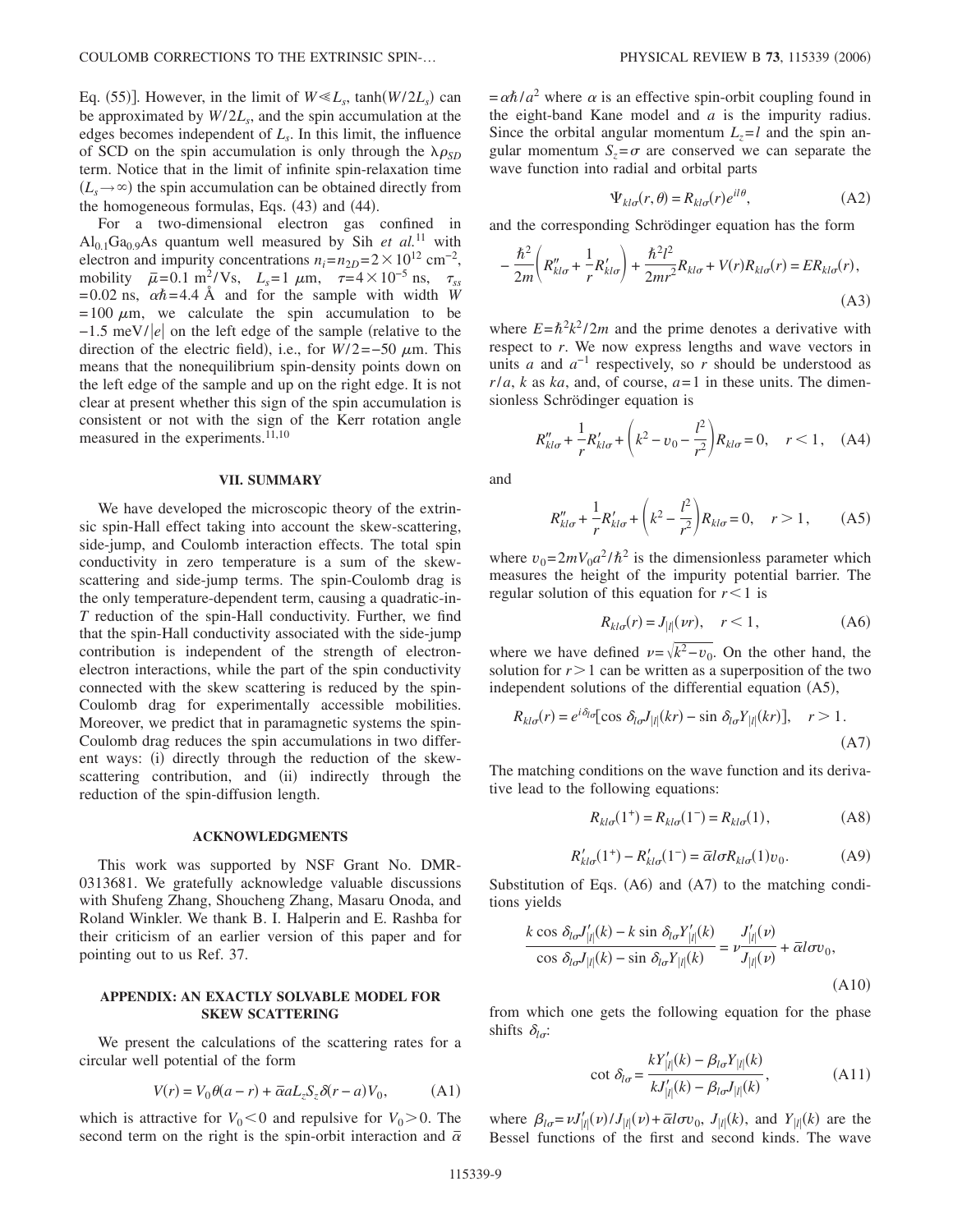function at large distance from the scattering center can be written as

$$
\psi_{kl\sigma}(r,\theta) \sim \sqrt{\frac{2}{\pi kr}} \cos\left(kr - \frac{|l|\pi}{2} - \frac{\pi}{4} + \delta_{l\sigma}\right) e^{il\theta} e^{i\delta_{l\sigma}}
$$

$$
= \psi_{kl\sigma}^{0}(r,\theta) + \frac{e^{2i\delta_{l\sigma} - 1}}{\sqrt{2\pi kr}} e^{i(kr - |l|\pi/2 - \pi/4)} e^{il\theta}, \quad (A12)
$$

where  $\psi_{kl\sigma}^{0}(r, \theta) = \sqrt{\frac{2}{\pi kr}} \cos(kr - \frac{|l|\pi}{2} - \frac{\pi}{4})e^{il\theta}$  is the free wave function in the channel of angular momentum *l*. The scattering amplitude  $f_{\sigma}(k, \theta)$  is the factor multiplying the outgoing wave  $e^{ikr}/\sqrt{r}$  in the above equation,

$$
f_{\sigma}(k,\theta) = \sum_{l=-\infty}^{\infty} \frac{e^{2i\delta_{l\sigma}} - 1}{\sqrt{2\pi k}} e^{-i(|l|\pi/2 + \pi/4)} e^{il\theta}.
$$
 (A13)

The differential cross section is accordingly given by

$$
\left(\frac{d\sigma_c}{d\theta}\right)_{\sigma} = |f_{\sigma}(k,\theta)|^2 = \frac{1}{2\pi k} \sum_{l,l'} (e^{2i\delta_{l\sigma}} - 1)
$$

$$
\times (e^{-2i\delta_{l'\sigma}} - 1) e^{-i\pi/2(|l|-|l'|)} e^{i(l-l')\theta}.
$$
 (A14)

Finally we notice that the total scattering rate is related to the differential scattering cross section for a single impurity as follows:

$$
W(k, \theta) = W^{s}(k, \theta) + \sigma W^{a}(k, \theta) \sin \theta = n_{i} \frac{4\pi^{2} \hbar^{3} k}{m^{2} \mathcal{A}} \frac{d\sigma_{c}}{d\theta},
$$
\n(A15)

where  $n_i = N_i / A$  is the areal density of impurities. Combining this with Eq.  $(A14)$  we find

$$
W(k,\theta) = n_i \frac{2\pi^2 \hbar^3}{m^2 \mathcal{A}} \sum_{l,l'} (e^{2i\delta_{l\sigma}} - 1)(e^{-2i\delta_{l'\sigma}} - 1)i^{|l'| - |l|}e^{i(l-l')\theta}.
$$
\n(A16)

To identify  $W^s$  and  $W^a$  we separate Eq. (A16) into even and odd components with respect to the scattering angle  $\theta$ , which can be easily done using the identity  $e^{i(l-l')\theta} = \cos[(l-l')\theta]$ +*i* sin*l*−*l*- . Then

$$
W^{s}(k, \theta) = n_i \frac{2\pi^2 \hbar^3}{m^2 \mathcal{A}} \sum_{l,l'} (e^{2i\delta_{l\sigma}} - 1)(e^{-2i\delta_{l'\sigma}} - 1)i^{|l'| - |l|}
$$
  
×cos[(l - l') $\theta$ ] (A17)

and

$$
W^{a}(k, \theta) = \sigma n_{i} \frac{2\pi^{2} \hbar^{3}}{m^{2} \mathcal{A} \sin \theta} \sum_{l,l'} \left( e^{2i\delta_{l\sigma}} - 1 \right)
$$

$$
\times \left( e^{-2i\delta_{l'\sigma}} - 1 \right) i^{|l'| - |l| + 1} \sin[(l - l')\theta]. \quad (A18)
$$

Making use of the identities  $e^{\pm 2i\delta_{l\sigma}} - 1 = \pm 2i/(\cot \delta_{l\sigma} \pm i)$  we rewrite the scattering rates as

$$
W^{s}(k, \theta) = n_i \frac{8 \pi^2 \hbar^3}{m^2 \mathcal{A}} \sum_{l,l'} \frac{i^{|l'| - |l|} \cos[(l - l') \theta]}{(\cot \delta_{l'\sigma} - i)(\cot \delta_{l'\sigma} + i)}
$$
(A19)

and

$$
W^{a}(k,\theta) = \sigma n_{i} \frac{8\pi^{2}\hbar^{3}}{m^{2} \mathcal{A}} \sum_{l,l'} \frac{i^{|l'| - |l| + 1} \sin[(l - l')\theta]}{(\cot \delta_{l'\sigma} - i)(\cot \delta_{l'\sigma} + i)\sin \theta},
$$
\n(A20)

where the phase shifts are completely determined by Eq. (A11). Notice that the sums over  $l$  and  $l'$  in Eq. (A19) and Eq. (A20) run from  $-\infty$  to  $\infty$  and the phase shifts have the symmetries  $\delta_{-l,-\sigma}(\alpha) = \delta_{l,\sigma}(\alpha)$  and  $\delta_{-l,\sigma}(-\alpha) = \delta_{l,\sigma}(\alpha)$ , which implies that  $W^s(k, \theta)$  and  $W^a(k, \theta)$  are invariant under spin reversal  $σ \rightarrow -σ$  and  $W^a(k, θ)$  changes sign with a change of sign of  $\alpha$ , as expected. The integral over  $\theta$  Eq. (28) eliminates the majority of the terms from the sum over *l* and *l* and the only nonzero terms for  $W^s(k, \theta)$  are with  $l = l'$  and *l*  $=l' \pm 1$ . This gives

$$
\int_0^{2\pi} d\theta W^s(k,\theta)(1-\cos\theta) = n_i \frac{8\pi^3 \hbar^3}{m^2 \mathcal{A}} \left\{ \sum_l \frac{2}{(\cot \delta_{l\sigma}^2 + 1)} - \sum_{l=l' \pm 1} \frac{i^{|l'| - |l|}}{(\cot \delta_{l\sigma} - i)(\cot \delta_{l'\sigma} + i)} \right\}.
$$
\n(A21)

One can see that  $W^s(k, \theta)$  is modified by spin-orbit interactions, however it has a nonzero value even if spin-orbit interactions are absent. We checked numerically that the sum over  $l$  in Eq.  $(A21)$  is convergent after taking into account a few first terms. For the skew-scattering rate  $W^a(k, \theta)$ , the integral over  $\theta$  Eq. (29) have nonzero terms only if  $l=l' \pm 1$ . This gives

$$
\int_0^{2\pi} d\theta W^a(k,\theta) \sin^2 \theta = \sigma n_i \frac{8\pi^3 \hbar^3}{m^2 \mathcal{A}}
$$

$$
\times \sum_{l=l'\pm 1} \frac{i^{|l'| - |l|+1}}{(\cot \delta_{l\sigma} - i)(\cot \delta_{l'\sigma} + i)}.
$$
(A22)

For very small *ka* the only relevant terms are  $l'=0, |l|=1$  and  $|l'|=1$ ,  $l=0$  which yields to

$$
\int_0^{2\pi} d\theta W^a(k,\theta) \sin^2 \theta \simeq \sigma n_i \frac{8\pi^3 \hbar^3}{m^2 \mathcal{A}} \left[ \frac{1}{(\cot \delta_{1\sigma} - i)(\cot \delta_{0\sigma} + i)} - \frac{1}{(\cot \delta_{0\sigma} - i)(\cot \delta_{-1\sigma} + i)} + \frac{1}{(\cot \delta_{0\sigma} - i)(\cot \delta_{1\sigma} + i)} - \frac{1}{(\cot \delta_{-1\sigma} - i)(\cot \delta_{0\sigma} + i)} \right]
$$